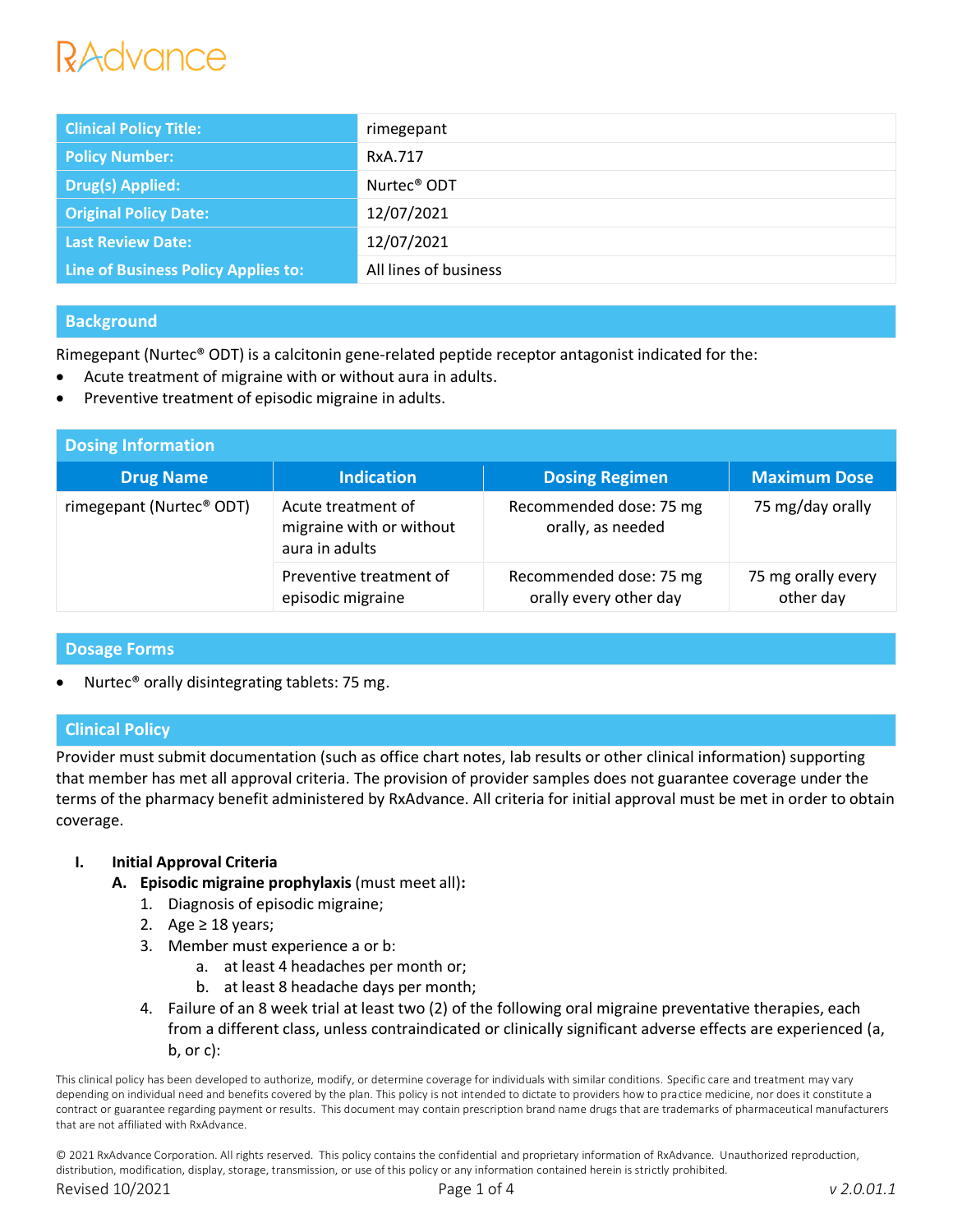

- a. antiepileptic drugs (e.g., divalproex sodium, sodium valproate, topiramate);
- b. beta-blockers (e.g., metoprolol, propranolol, timolol);
- c. antidepressants (e.g., amitriptyline, venlafaxine);
- 5. Member does not have a history of cardiovascular disease (hypertension, ischemic heart disease), neurological disease, or cerebrovascular disease;
- 6. Requested dose does not exceed 75 mg orally every other day.

#### **Approval Duration**

**Commercial:** 3 months **Medicaid:** 3 months

- **B. Acute treatment of migraine with or without aura** (must meet all)**:**
	- 1. Diagnosis acute migraine with or without aura;
	- 2. Prescribed by or in consultation with a neurologist, pain specialist or headache specialist;
	- 3. Age  $\geq$  18 years;
	- 4. Member experiences between 4 and 14 headache days per month;
	- 5. Failure of at least two (2) triptans (e.g., eletriptan, rizatriptan, sumatriptan) at up to maximally indicated doses, unless contraindicated or clinically significant adverse effects are experienced;
	- 6. Member must currently be treated with one of the following preventative treatments, unless previously ineffective, contraindicated, or clinically significant adverse effects are experienced (a, b, or c):
		- a. antiepileptic drugs (e.g., divalproex sodium, sodium valproate, topiramate);
		- b. beta-blockers (e.g., metoprolol, propranolol, timolol);
		- c. antidepressants (e.g., amitriptyline, venlafaxine);
	- 7. Requested dose does not exceed 75 mg orally once daily.

#### **Approval Duration**

**Commercial:** 3 months **Medicaid:** 3 months

## **II. Continued Therapy Approval**

#### **A. Episodic migraine prophylaxis** (must meet all):

- 1. Member is currently receiving medication that has been authorized by RxAdvance or the member has met initial approval criteria listed in this policy;
- 2. Member is responding positively to therapy and meets both of the following (a and b):
	- a. Reduction in monthly headache days by at least 2 days;
	- b. Improvement in migraine-related disability;
- 3. If request is for a dose increase, new dose does not exceed 75 mg orally every other day;

#### **Approval Duration**

**Commercial:** 6 months **Medicaid:** 6 months

- **B. Acute treatment of migraine with or without aura** (must meet all):
	- 1. Member is currently receiving medication that has been authorized by RxAdvance or the member has met initial approval criteria listed in this policy;
	- 2. Member is responding positively to therapy;
	- 3. If request is for a dose increase, new dose does not exceed 75 mg orally once daily;

## **Approval Duration**

## **Commercial:** 6 months

**Medicaid:** 6 months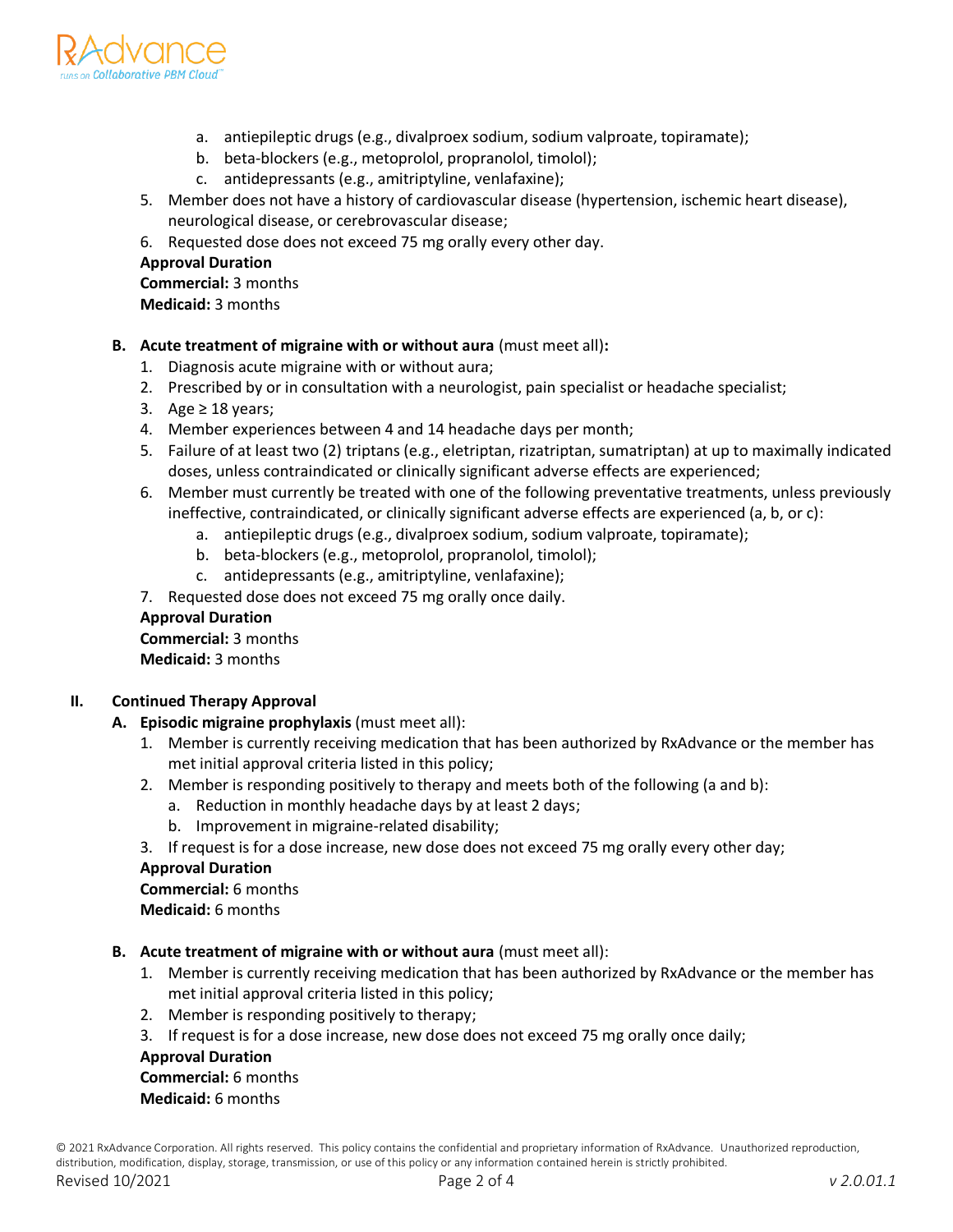

## **III. Appendices**

# **APPENDIX A: Abbreviation/Acronym Key**

FDA: Food and Drug Administration CGRP: calcitonin gene-related peptide

## **APPENDIX B: Therapeutic Alternatives**

Below are suggested therapeutic alternatives based on clinical guidance. Please check drug formulary for preferred agents and utilization management requirements.

| <b>Drug Name</b>                           | <b>Dosing Regimen</b>                                                                                                                                                                                              | <b>Dose Limit/ Maximum Dose</b>                                                                                            |  |  |  |
|--------------------------------------------|--------------------------------------------------------------------------------------------------------------------------------------------------------------------------------------------------------------------|----------------------------------------------------------------------------------------------------------------------------|--|--|--|
| <b>Anticonvulsants</b>                     |                                                                                                                                                                                                                    |                                                                                                                            |  |  |  |
| divalproex (Depakote®)                     | 250 mg orally twice daily initially. Titrate as<br>needed up to a maximum of 500 mg orally<br>twice daily.                                                                                                         | 1,000 mg/day                                                                                                               |  |  |  |
| topiramate (Topamax®)                      | 25 mg orally every evening for 1 week, then<br>25 mg orally twice daily for 1 week, then 25<br>mg orally every morning and 50 mg orally<br>every evening for 1 week, and then 50 mg<br>orally twice daily          | 100 mg/day                                                                                                                 |  |  |  |
| <b>Beta-blockers</b>                       |                                                                                                                                                                                                                    |                                                                                                                            |  |  |  |
| propranolol                                | Initially, 80 mg/day orally given in divided<br>doses. May gradually increase dosage if<br>needed to 160 to 240 mg/day. Doses of 40<br>to 320 mg/day orally                                                        | 240 mg/day                                                                                                                 |  |  |  |
| metoprolol (Lopressor®)                    | Initially, 25 mg orally twice daily. Titrate to<br>response; up to 200 mg/day orally in divided<br>doses                                                                                                           | 400 mg/day                                                                                                                 |  |  |  |
| timolol                                    | Initially, 10 mg orally twice daily. May give<br>maintenance dose of 20 mg orally once daily.<br>Dosage range: 10 to 30 mg/day orally.<br>Discontinue treatment after 8 weeks if<br>maximum dosage is ineffective. | 30 mg/day                                                                                                                  |  |  |  |
| Antidepressants/tricyclic antidepressants* |                                                                                                                                                                                                                    |                                                                                                                            |  |  |  |
| amitriptyline                              | 25 mg orally once daily at bedtime, initially;<br>titrate as tolerated to efficacy. Usual effective<br>target dose range: 75 to 100 mg orally once<br>daily                                                        | 150 mg/day orally in<br>outpatients; 300 mg/day<br>orally for hospitalized<br>patients.                                    |  |  |  |
| venlafaxine                                | 37.5 mg orally once daily for 3 days, then 75<br>mg orally once daily for 3 days, followed by<br>150 mg orally once daily                                                                                          | 225 mg/day orally is<br>maximum recommended<br>for outpatients; up to 375<br>mg/day orally for<br>hospitalized inpatients. |  |  |  |

Therapeutic alternatives are listed as generic (Brand name®) when the drug is available by both generic and brand, Brand name® when the drug is available by brand only and generic name when the drug is available by